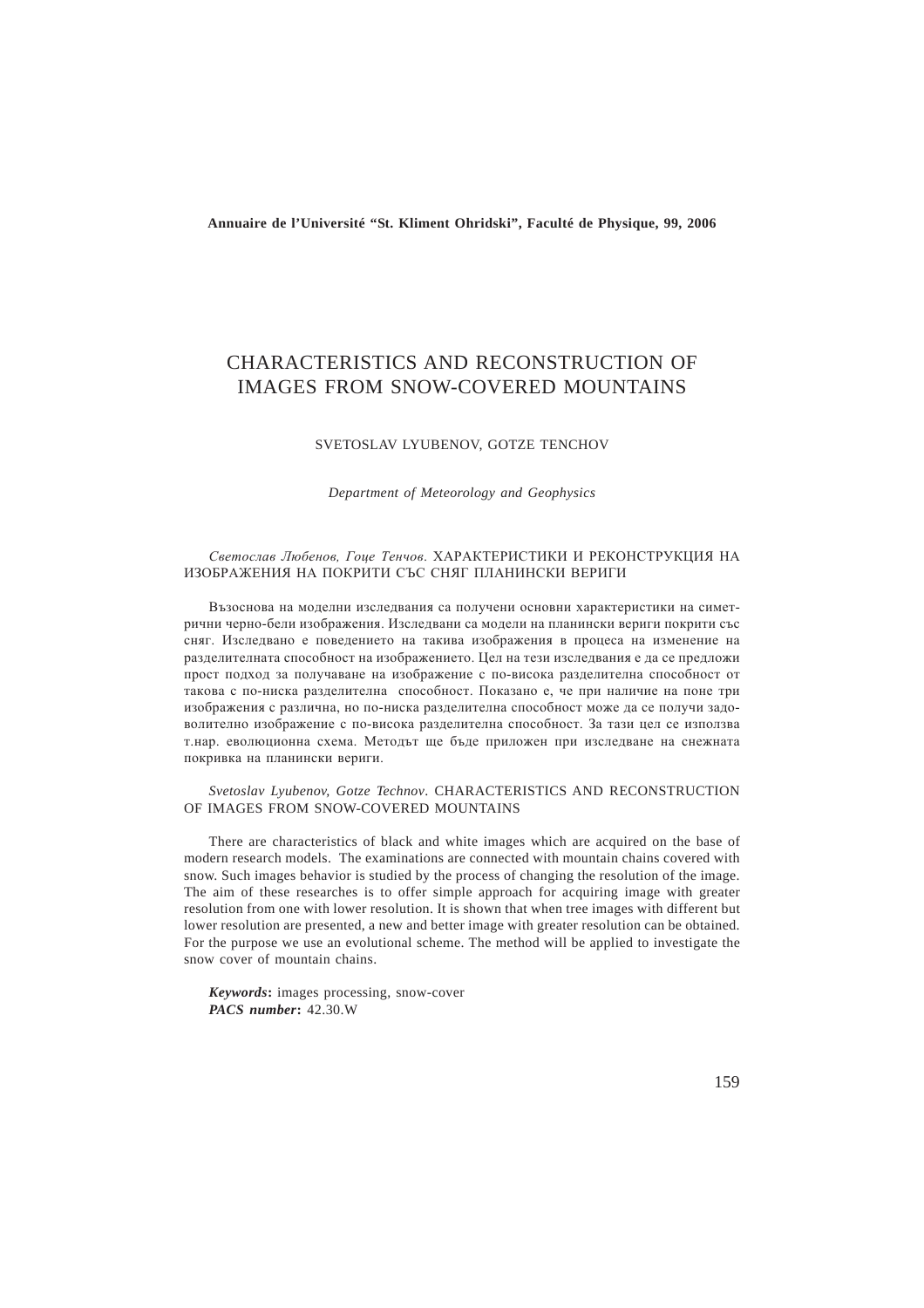#### 1.INTRODUCTION

The water content and its dynamics in alpine basins are controlled by the snow content. In the last two decades broad information for mountain covered by snow is acquired by the satellite images [1,2,3]. This information requires high resolution images of mountain regions. Such images are not often available. A simple method for obtaining better resolution from series of low resolution images is under discussions in the present paper.

## 2. MAJOR CHARACTERISTICS OF THE INVESTIGATED IMAGES

We explore black and white images with maximum contrast. In this study, the brightness of the images B and the pixels can vary form 0 (black) to 1 (white). With these images, we aim to define the snow coverage of the researched mountain chain. We do not study the undertones of the colors in these images.

Now we introduce the following characteristics: image differences *D*, identity of two images  $I$ , and saturation of the image with snow  $S_S$ . Every cell of the image with coordinate:  $i, j$  is characterized by the brightness  $B_{ii}$ . Differential coefficient or only differentiation  $D_{ij}$  of a given cell is defined as follows:

(1) 
$$
D_{ij} = |B_{ij} - \frac{B_{i-1,j} + B_{i+1,j} + B_{i,j-1} + B_{i,j+1}}{4}|.
$$

The differentiation of the whole image is:

(2) 
$$
D = \frac{1}{n^2} \sum_{i=1, j=1}^{n} D_{ij},
$$

where we admit that the image has square shape with *n* elements on each side. Essentially the differentiation gives idea of the degree of difference of neighbor elements.

The coefficient of identity or the relative identity *I* of two images with brightness  $B_{ij}$  and  $B_{ij}^*$  is defined as the follows:

(3) 
$$
I = 1 - \frac{1}{n^2} \sum_{i=1, j=1}^{n} |B_{ij} - B_{ij}^*|.
$$

The saturation of the image  $S<sub>s</sub>$  gives us idea of the relative concentration of cells with maximum brightness: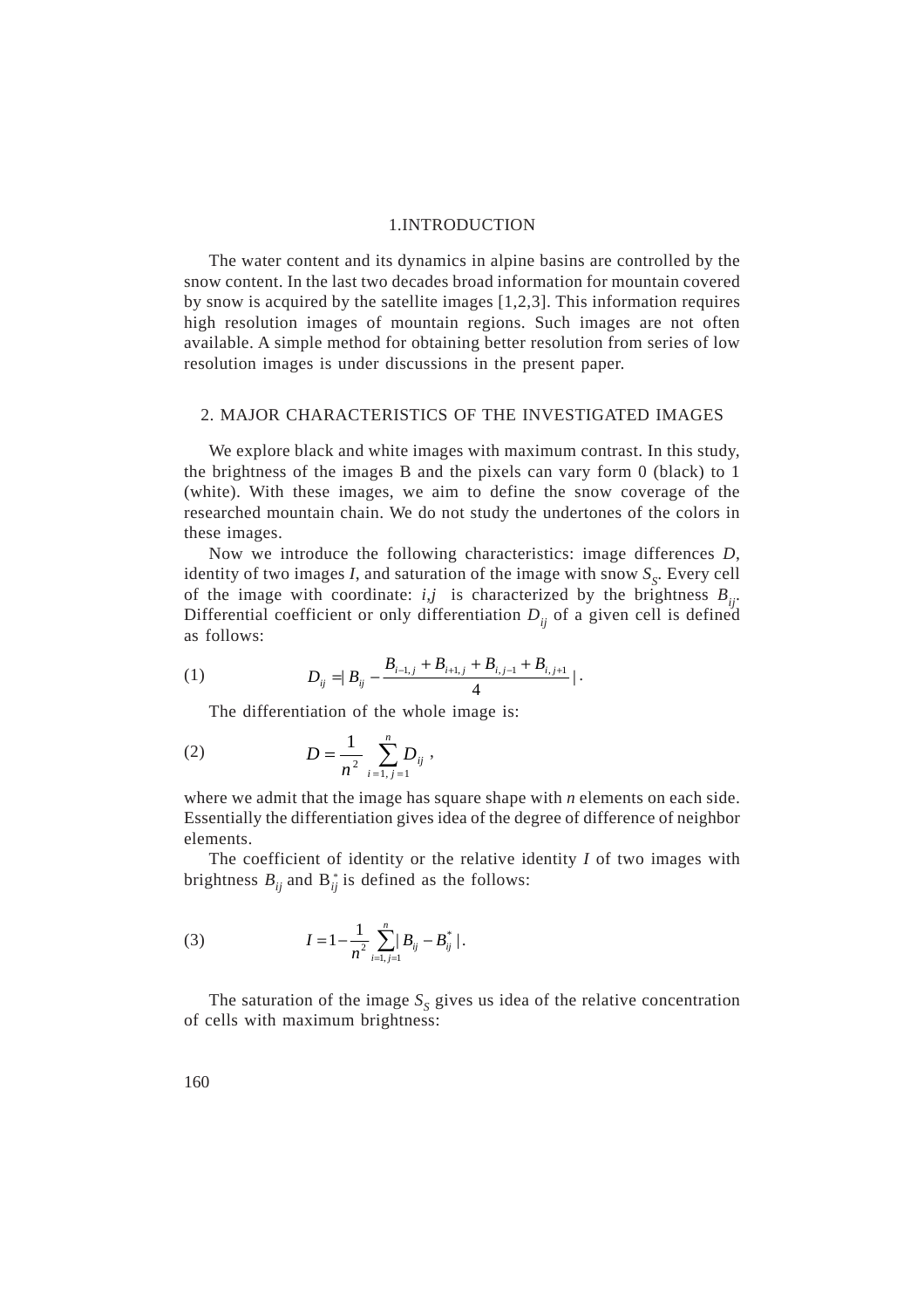(4) 
$$
S_{s} = \frac{1}{n^{2}} \sum_{i=1, j=1}^{n} B_{ij}.
$$

We examine several major types of images. They consist of 256 pixels. By decreasing the detail of the pictures, the whole number of pixels also decreases. We admit that the process is connected with averaging the brightness of every four neighbors of pixels. Then the number of pixels is decreasing with  $2^2 = 4$ . This means that consecutiveness of consolidation of the image is 256→64→16→4→1 pixels. We study the following symmetrical images, which are marked with *A*, *B*, *C*, and *D* (Fig. 1). The parameter  $S<sub>S</sub>$  is in brackets.



Fig. 1

In the process of consolidation it can be noticed that with transformations from 256 to 64 pixels, the image does not change essentially its characteristics (except *D*). When the details of the field are 16 pixels, the tree images are similar, and when we have four pixels, the images are losing their detail.

The changeability of *D* and *I* and the connectivity between them in these images are shown on Fig. 2 and Fig. 3.

The common tendency of the results (see Fig. 2), shows that decreasing the number of the pixels representing the image leads to consequently decreasing the differentiation. When the resolution is high (64 and 256 pixels) the differentiation is practically preserved.

Fig. 3 represents the common tendency of variation in the identity of image with given resolution in connection with the image with maximum details. This is the image with of 256 pixels resolution. Logically the identity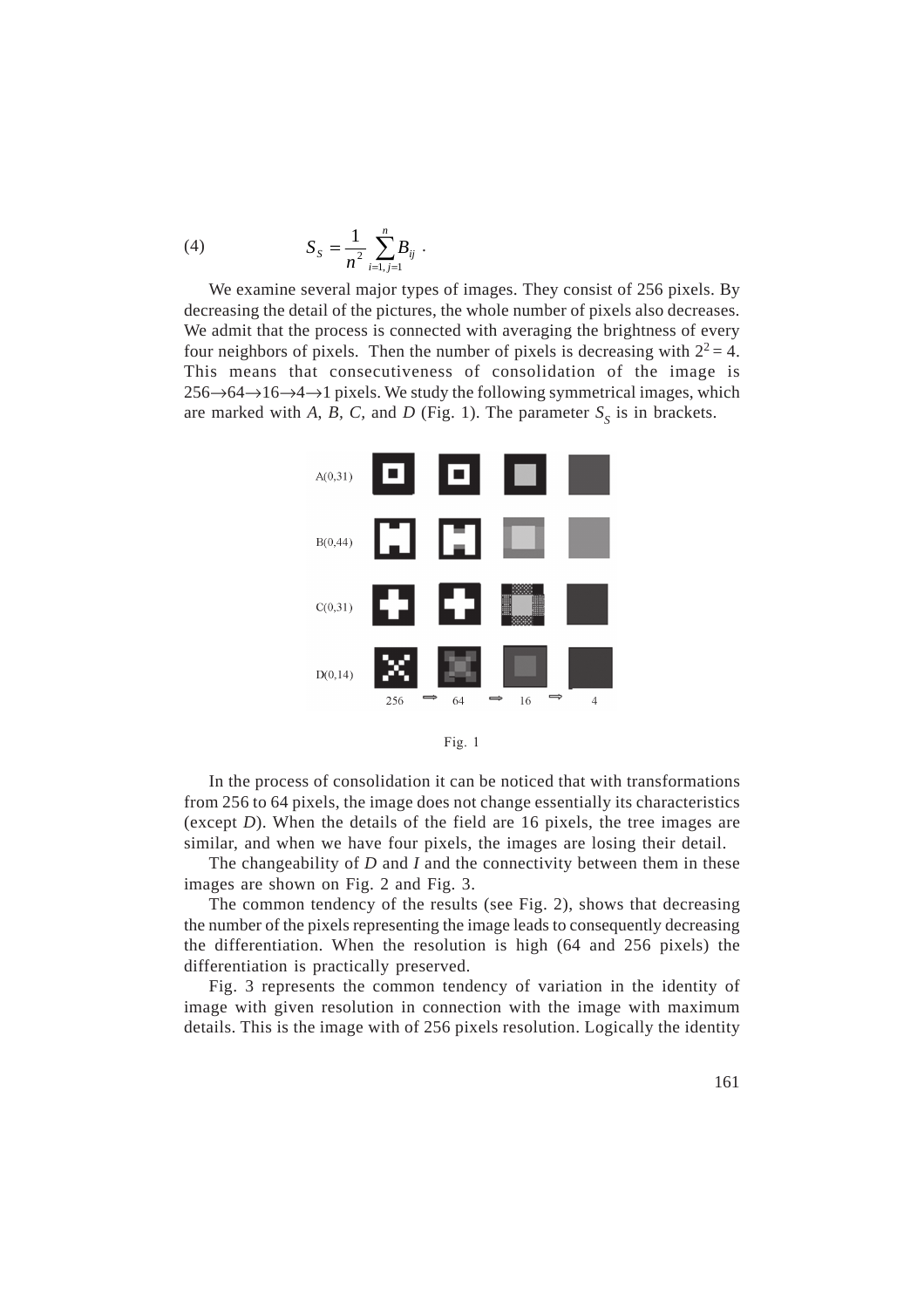



of the image decreases with decreasing the number of pixels that form the picture. The identity of the images *B*, *C,* and *D* is not essentially changing with transitions from 256 to 64 pixels, while the changes in image A are sensible. Similarly, we can perceive a tendency of decreasing the identity when increasing the saturation Ss in low resolution and the opposite tendency with high resolution.

On Fig. 4 we have juxtaposed the parameters *I* and *D*. The common tendency is in decreasing the identity of the image with the original one (with 256 pixels) when the differentiation of the image also decreases. The saturation  $S<sub>s</sub>$  also influences this dependency, and this influence is different in the areas of high and low differentiation of the image.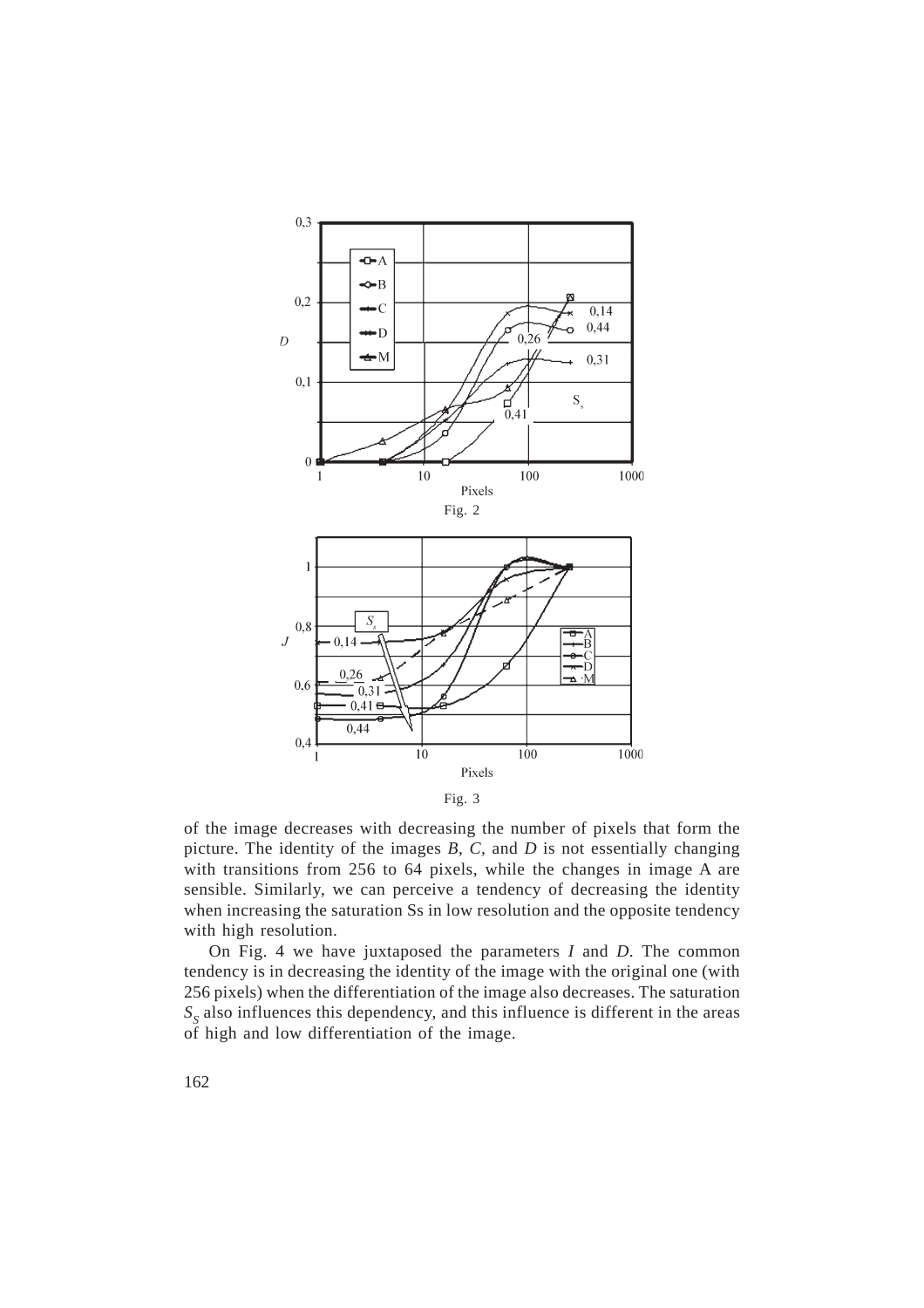

#### 3. INVESTIGATED MODEL

A model of a mountain chain has been made (Fig. 5) with asymmetrical shape, covered by snow and with parameter  $S_s = 0.26$ . When we transform an image from 256 to 64 pixels, the unsymmetrical image starts to change, but is keeping some information about the object.



When we decrease the resolution to 16 pixels the new image is different from the symmetrical images, but there we have a new resembled elementsquare contour. The image transformed to 4 pixels practically has 3 colorless and one gray square. The parameters of this image are showed on Fig. 2, Fig. 3, and Fig. 4, where the corresponding values are designated with "*M*". We can see that the characteristics of the mountain chain are adjusted to the common tendency of the symmetrical images, when we transform it from one image to another.

The process of reconstruction can pass through several stages. We will focus upon the most appropriate ones in our case. We examine the process of obtaining images with 256 pixels resolution from image with 64 pixels. We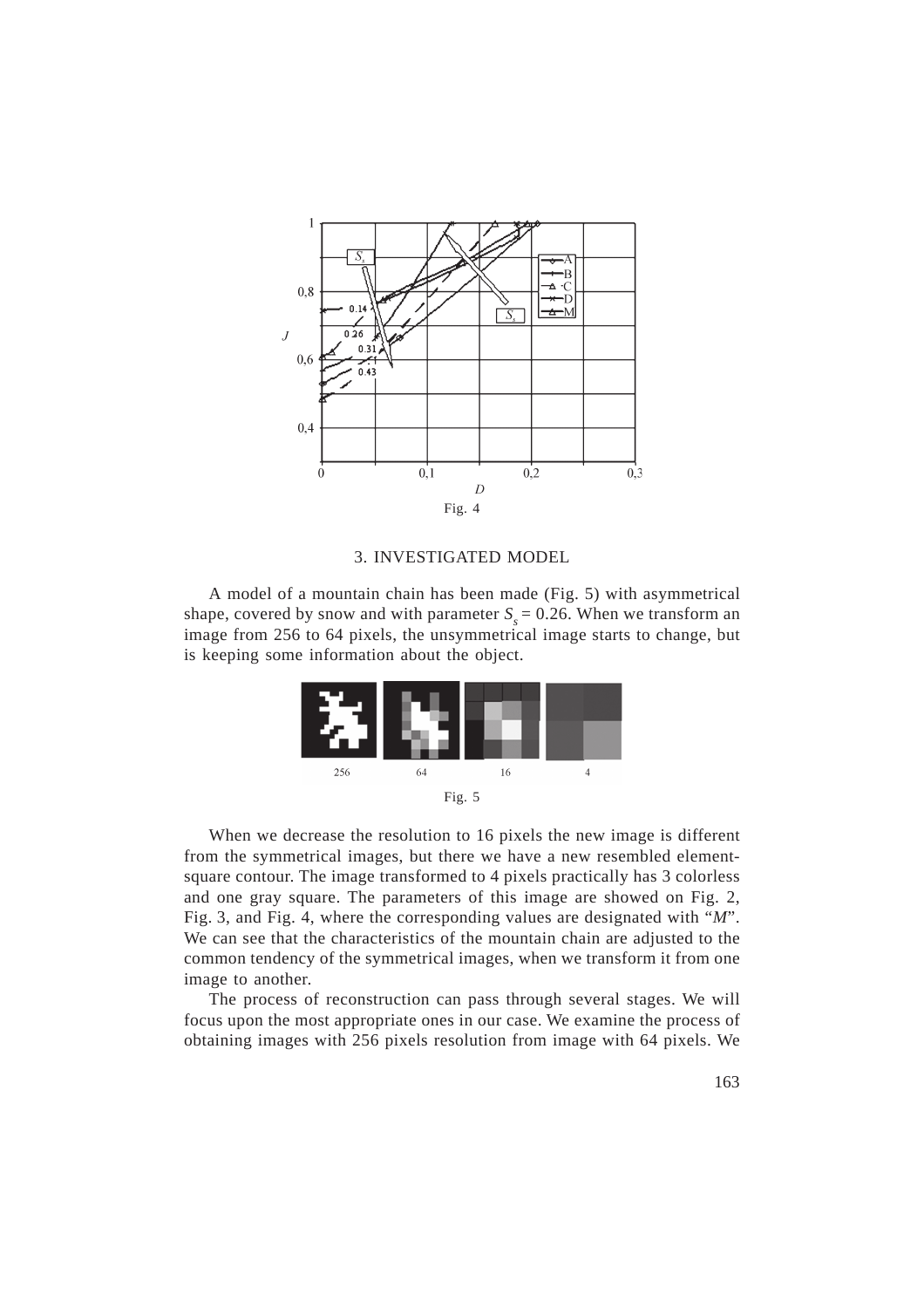use the task from Fig. 5*b* to acquire figure with maximum similarity to the image on Fig. 5*a*. We have to obtain black and white image with maximum contrast. With this appearance, the image from Fig. 5 is characterized with identity  $I = 0.78$ . We convert the image to a one with maximum contrast using a processing condition like  $IF(B_{ij} > q \text{ then } B_{ij} = 1.0)$  with the following meaning: "if the brightness of the pixel is  $B_{ij} > q$ , then  $B_{ij}$  accepts maximum brightness 1, otherwise its brightness is 0". Then  $I = 0.81$ . This simple transformation does not satisfy us. The performed different numerical experiments by us show that in this case, the best result is acquired when we apply the following transfer function:

(4) 
$$
B_{ij}^* = \frac{B_{i-1,j} + B_{i+1,j} + B_{i-1,j-1} + B_{i+1,j} + B_{i,j-1} + B_{i,j+1} + B_{i-1,j} + B_{i-1,j}}{8}.
$$

In this case we have  $I = 0.87{\text -}0.89$  which is a satisfying solution to the question. The transfer function (4) is called *circular function*. The meaning is that the brightness from all pixels that are connected to a given pixel is being averaged. The number of these pixels is 8.

We can get better result by using the evolutional scheme. If we have images with 4, 16, 64 pixels resolution on our disposition, then we can build the function  $B_{ii} = f(p)$ . In this case,  $B_{ii}$  is the brightness of each cell, and *p* is the number of the pixels in the image. The description of such function for several types of cells of the image is shown on Fig. 6. They can be approximated by the following function:

(5) 
$$
B_{ij} = a(\lg p)^2 + b\lg p + c.
$$

It is possible to perform more complex approximations, but they don't lead to a similar end result.



164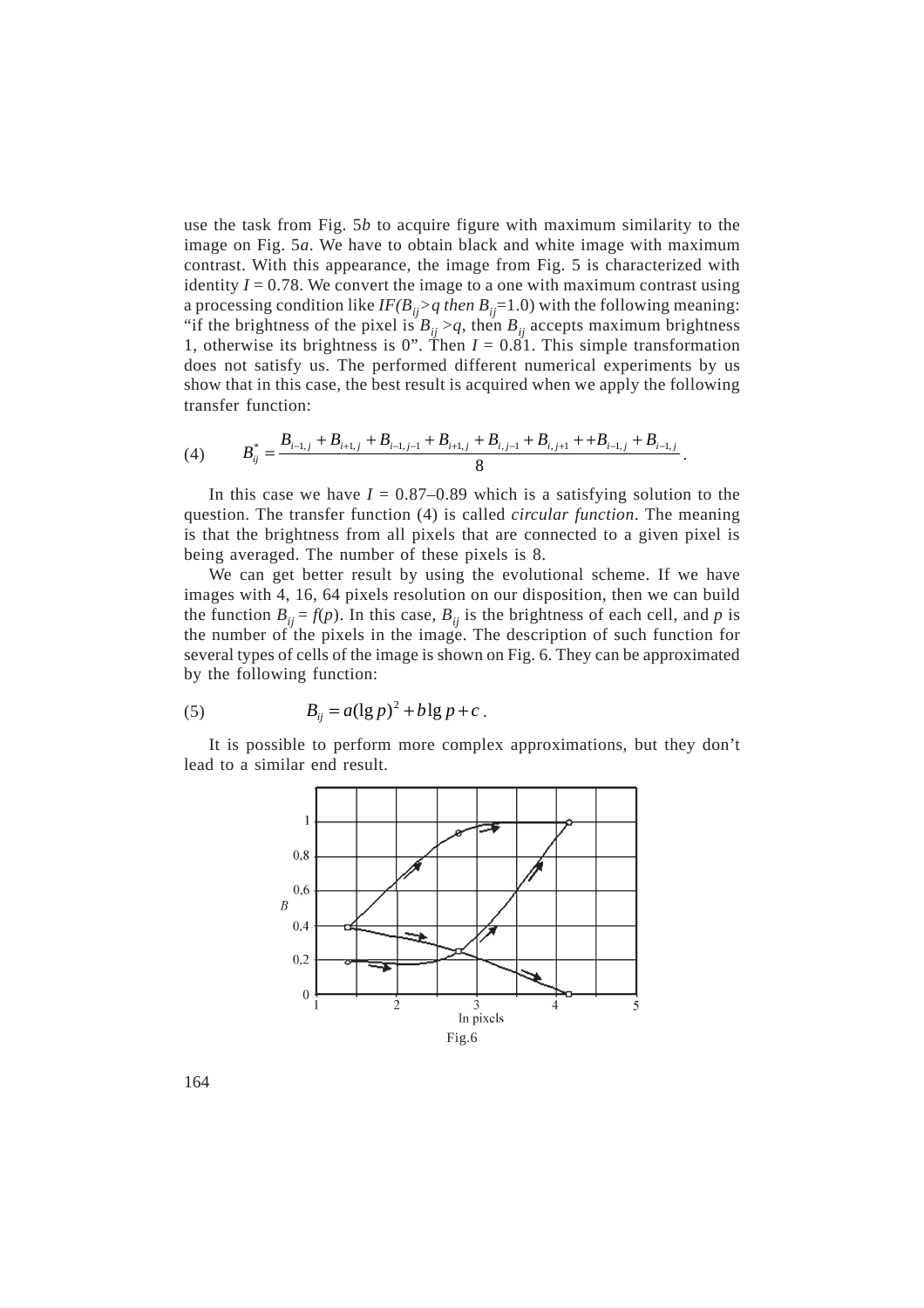

Fig.7

The reconstruction of the image of Fig. 5*a* from the image from Fig. 5*b* using equation (5) is represented in Fig. 7. The pixels that do not correspond to the original image are shown with gray raster (present or absent in the reconstructed image). As we see, they appear in the boundary parts of the white contour and the parts where the shape is too complicated.

# 4. CONCLUSIONS

The determination of the snow coverage of mountain chains is frequently demanded by the practice. If we do not have image with high resolution we can acquire it from image with lower resolution. There are different possible solutions:

1. One of them is to obtain image with four time greater resolution. For this aim, we use the introduced new *circular function.* The difference between the acquired new image and the original one can be about 10-15%.

2. If we have at least two images of one definite object with lower resolution, we can build the introduced new *evolutional function* for each cell of the image. It gives us a vision how the brightness is evaluating in each cell of the image with transformations from simpler to more complex image. In this case the acquired new image can be different from the original with 8- 10%. This is accuracy is satisfying and it increases if we have more than two images.